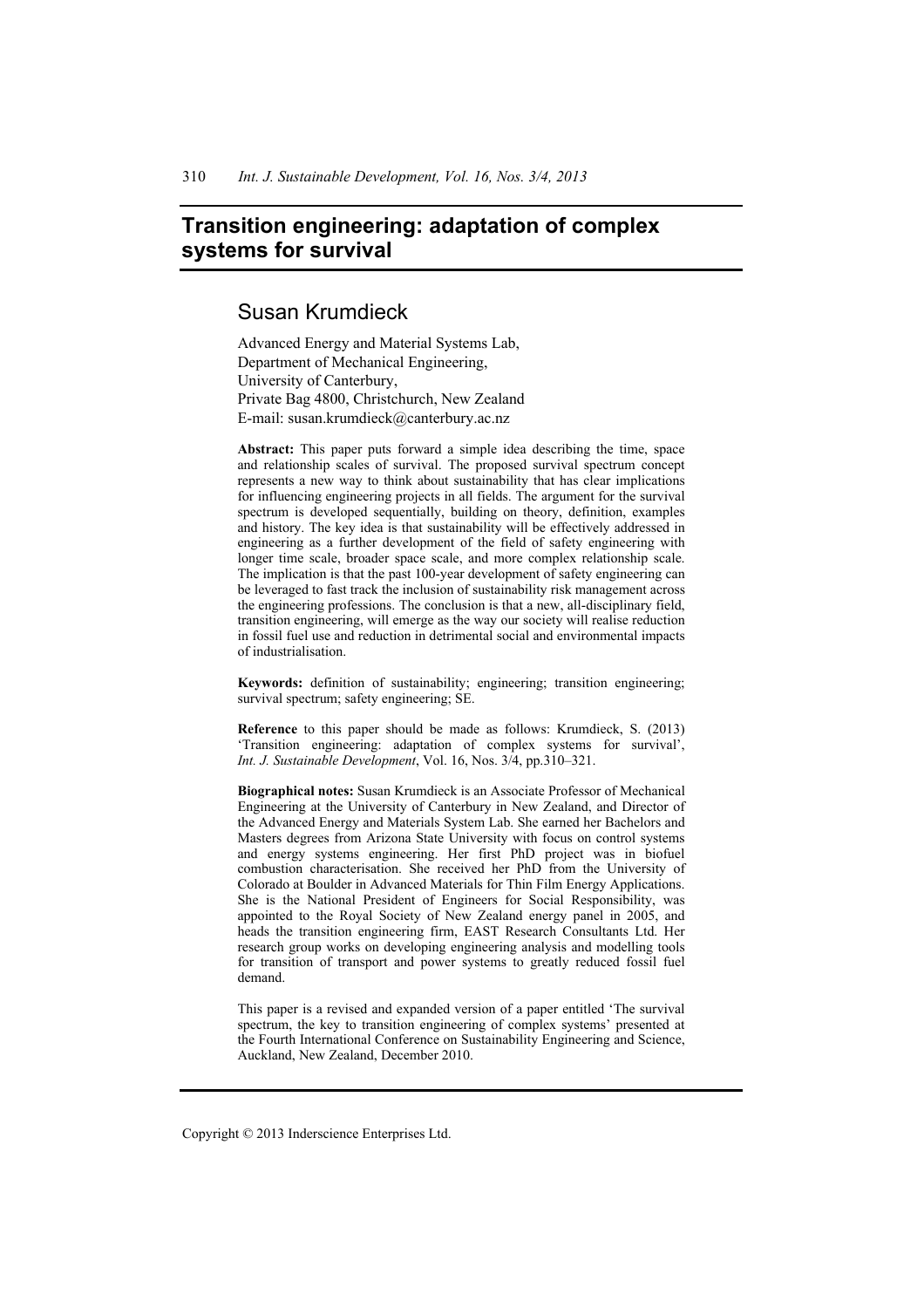#### **1 Introduction**

It has been over 20 years since the Brundtland Commission's (1987) definition of sustainable development was put forward. In that time, this definition has not been challenged, but it has also not found application in engineering practice. Meeting our needs is rather subjective, and considering the needs of future generations is not practically quantifiable, measurable or enforceable. A range of authors and thinkers have proposed theories about the dynamics of sustainability. Anthropologist Tainter's (1988) explanation of collapse of complex societies is that socio-political complexity eventually fails to provide increased benefits compared to costs. Diamond (2006) proposes that societies either choose to collapse or they manage their resource and relationship situations through adapting shared cultural values in order to find some sustainable state.

Accounting approaches for sustainability have been proposed to include environment and society costs and assets in conventional economics. Ecological Economics is growing in popularity as a way to address the failings of growth-oriented classical economics by explaining how the world works and developing mechanisms and policies to make it work better (Daily and Farley, 2004). Sustainable growth as envisioned by Hawken et al. (1999) involves recognising the four types of capital and increasing wealth while reducing resource use via increased efficiency, productivity, new technology and profits. In 1987 when the UN Commission on Environment and Development sought to outline the need for strong economic growth that is socially and environmentally sustainable, the appeal to action was aimed at citizens, organisations, educators and scientists. Although nearly all of the environmental threats identified were the result of engineered systems, the engineering profession was not mentioned. It is hard to set up requirements for engineering projects that involve the moral issues of our own needs weighed against needs of others who have no legal representation or economic participation. It is even harder for engineers to participate in socio-political decisions about collapse or complexity, let alone adopting new, non-standard economic accounting methods.

There is limited evidence that the philosophical, anthropological or economic arguments regarding sustainability have had a great impact on engineering education or the professional discipline. Commissioned reports and books on sustainability issues like peak oil (Hirsch et al., 2005) and global warming (Flannery, 2005) hardly give mention to engineering as either a source of problems or solutions. Even in research, engineering academics with a focus on sustainability are extremely rare.

The Natural Step (TNS) has emerged as a project-based approach to sustainability. TNS focuses on education of people in organisations about the system conditions of sustainability. The first question in a TNS project is 'does your organisation have a definition of sustainability?' (Nattrass and Altomare, 1999). This point to the crux of the problem for engineering. The first rule of engineering is 'define the problem'. It is not a great surprise that the engineering professions have spent the past twenty years going about business as usual, including working on 'green' technologies that are perpetually ten years away from technical and economic viability. In a few engineering fields, notably air pollution and waste management, the goal to reduce environmental and health impacts of industrial pollution has seen great progress. On the whole, however, the engineering disciplines need some flash point or break-through 'unified theory of sustainability' that fits with the principles and practices already established. In engineering we apply the things we know to be true from science, for example the laws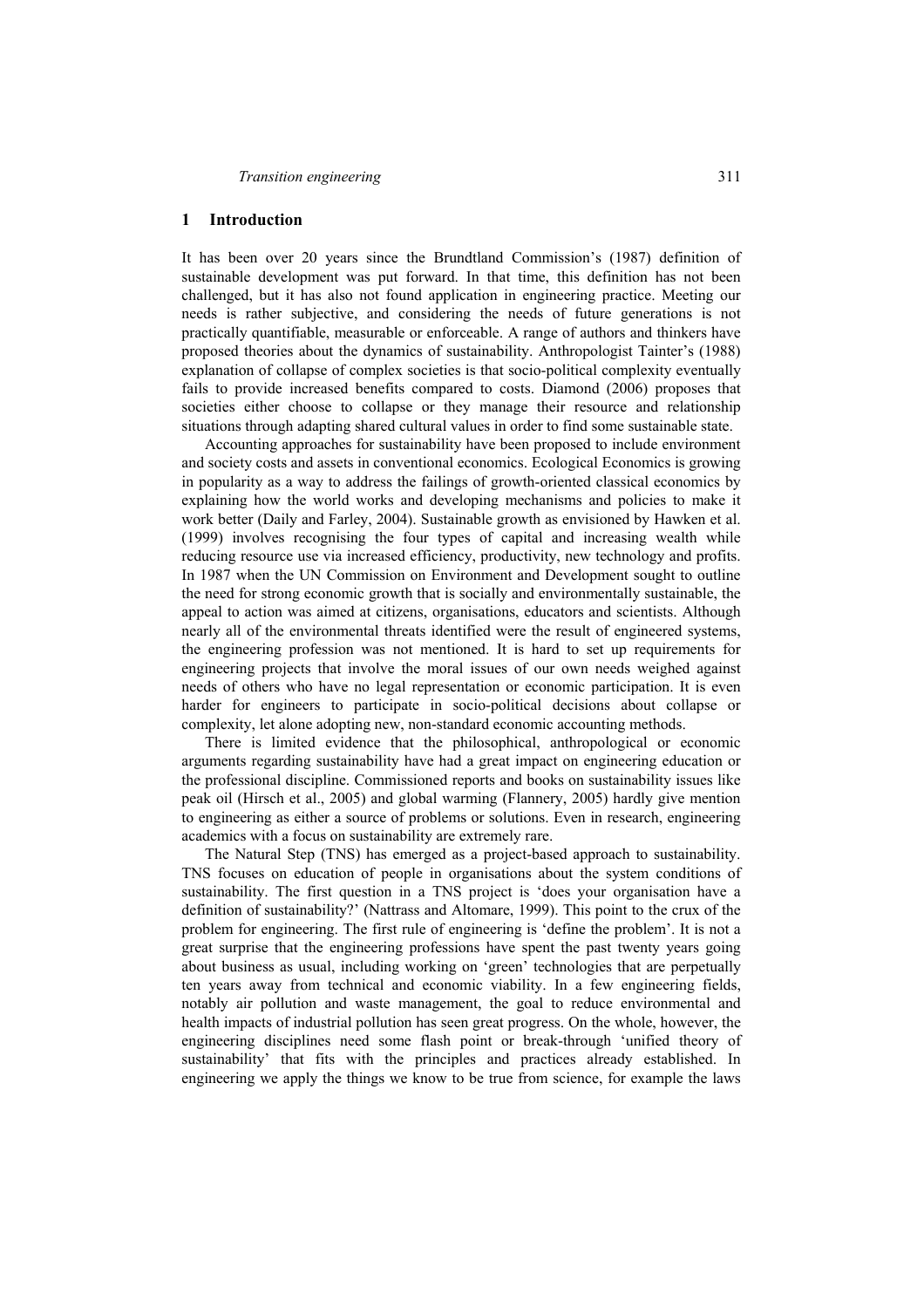of thermodynamics, in order to design to meet requirements or analyse performance against objectives. If society could define sustainability for us, then we would include it in the requirements.

This paper presents a simple idea that can circumvent the predicament of 'waiting for a definition of sustainability' while engineered industrial systems and products continue to increase the risks of un-sustainability. The idea is that all engineering professions will take up transition engineering, which is closely aligned with safety and hazards engineering. Transition engineering is currently a field of change and adaptation in electronics, computer and software engineering. Transition engineering will emerge for rapid adaptation of existing systems to reduce un-sustainability risks by combining existing change project engineering capabilities with the lessons learned from safety engineering (SE). Transition engineering will have discipline-specific practices and will be practiced across all disciplines.

The *survival spectrum* will show how safety, security and sustainability are all part of the same type of transition engineering work, and that this work is done to satisfy the moral requirements of society, not the economists. SE through research and development of design and operating standards is how we have come to have infinitely safer workplaces than 100 years ago, not through policy leadership or economic signals. The implications of the *survival spectrum* are that, just like safety, engineering in all disciplines will deliver the transitional research and adaptive changes that allow us, future generations and other species survive our industrial success. An examination of the 100 years of SE will demonstrate how survival depends on engineering first, and then is enforced by policy and regulation, and finally economic benefits are understood. The current debates around sustainability of energy systems, water and climate focus on policy and economics and have not delivered progress in reducing un-sustainability risks. The conclusion of the argument is that currently practicing engineers taking up the projects of *transition* will be the key to survival through adaptation.

#### **2 Background theory and creative insight**

There is no doubt that modern engineered infrastructure, production and energy systems, chemicals and products are now a much greater source of risk than attacks by wild animals, lightning strikes, or other natural hazards. For the first time in perhaps 50,000 years of human history, the livelihoods of three or four generations are creating serious survival risks for all future generations. For example, consider if the great pyramids of Egypt, the passage tombs of Ireland, or the Cohokia Mounds in Missouri were actually repositories for nuclear waste. Of course ancient civilisations have caused serious irreversible environmental damage as in the soil salinisation of the Fertile Crescent and deforestation of Easter Island or Iceland. As Diamond (2006) proposed, ancient people may not have actually been aware of the risks their actions were posing to future generations because of short average lifespan, no written records, and no formal scientific study. The scale of current environmental impacts, particularly climate change due to release of fossil carbon may be imposing unprecedented risks on future livelihoods. The other issue for our time is the ability to measure and model the impacts and to understand the implications of our technology and economy on the environment. How does this knowledge of the impacts of our activities fit with our fundamental understanding of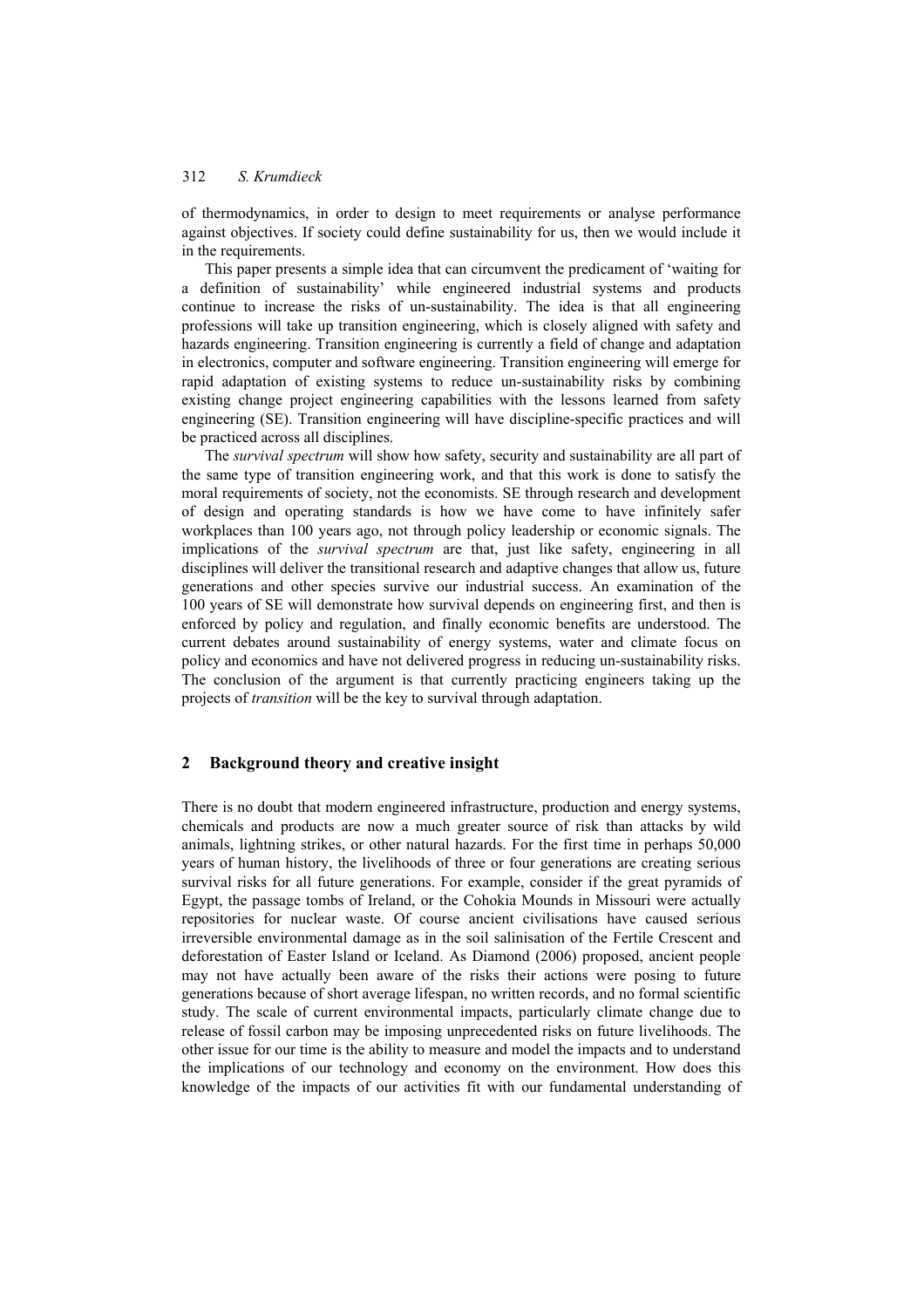moral obligation and responsibility? How can the engineers and technicians who actually develop the most damaging systems participate in the dialogue about social responsibility?

Policies, behaviour and economics do not produce dangerous atmospheric levels of  $CO<sub>2</sub>$  – burning fossil fuel does. The *survival spectrum* idea presented in this paper came as a flash of inspiration to the author after a thirty-year pursuit of sustainability via green technology R&D. The moment of inspiration is worth mention for the sheer frustration and impossibility of the situation. A round table meeting in 2007 of some forty top academics had completed a hard day of work and had concluded that the one thing we needed before we could make any progress was a *definition of sustainability*. Because of the high standard of the company, I could not actually express the futility I felt at the time. But mentally, the thought that flashed into my mind was *No, you don't!* You do not have to define sustainability; it is a self-defining term like safety or security. I felt like I had suddenly taken off the proverbial blindfold and seen the elephant in the room when all of the other blindfolded experts were only feeling one particular part.<sup>1</sup> It occurred to me that the answer we had been working all day to uncover was actually self-evident, simple and straight-forward. I jotted the following down and worked on them for the next several hours while the rest of my learned colleagues worked on agreeing on a definition for sustainability (note: a definition was not determined).

*Statement of the law of survival* 

Individual people, animals or plants, populations, social organisations, and species either survive or they don't.

*Corollary to the law of survival* 

Adaptation is the mechanism by which survival is achieved in response to change in habitat, circumstance, or resource availability.

I have presented a 'law of survival' as a starting point for the *survival spectrum* theory. This is because we need to agree at some point of truth. The theory expresses the non-negotiable nature of survival. Survival is one of several important self-defining terms. Indeed survival is only achieved if its negative is not realised. Simply stated – you either survive or you don't. There is no conceivable debate about this law as there might be about the possible mechanisms of failure, such as climate change, peak oil, war or economic collapse. Survival is not a human construct like economics or politics. Survival does not have any particular means of success. Indeed, survival has as many manifestations as there have ever been individuals or species or organisations or civilisations. The analysis of survival depends on the identification of a particular individual, organisation or civilisation, their characteristics and an appropriate time scale. A system boundary must be set to define the individual, organisation or civilisation before applying the law of survival.

The corollary might present a bit of controversy on *how* adaptations come about, whether through natural selection or divine will, but the fact that species and groups can adapt to fit their habitat should not be contentious. The next step in the argument is a full definition of what adaptation means. The following definition is adapted from a dictionary, so will be taken as given (Encarta, 2009).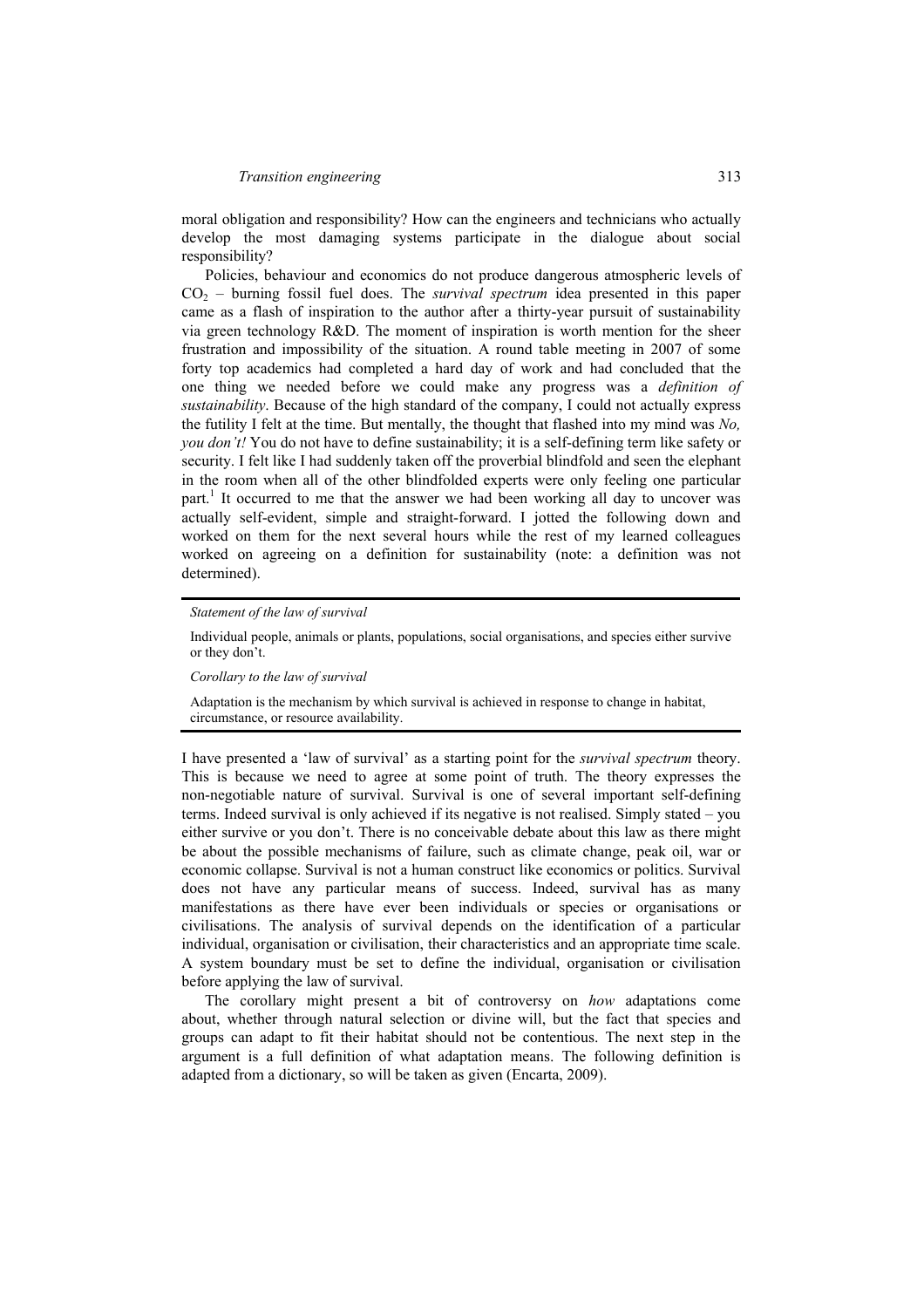ad·ap·ta·tion

- 1 the process or state of changing to fit new circumstances or conditions, or the resulting change
- 2 something that has been modified for a purpose
- 3 the development of physical and behavioural characteristics that allow organisms to survive and reproduce in their habitats
- 4 the diminishing response to a sustained stimulus.

The first three definitions of adaptation are accurate descriptions of transition engineering if taken in the sense of purposeful changes in the built environment, infrastructure, technology, products, systems, etc. The fourth definition is interesting because it is clearly also possible for humans to adapt to situations that are bad and getting worse. An example is the time spent in rush hour stop-and-go traffic by people in American cities. It seems undesirable to sit in a car going nowhere, yet people adapt to doing it. In fact, technology also has adapted in this case, as the primary design objective of a hybrid vehicle is to stop the engine while still operating the comfort and entertainment systems for occupied vehicles, thus reduce idling pollution during gridlock.

Change of behaviours or characteristics does not constitute failure to survive. The Classic Maya civilisation of Mexico and Guatemala is often taken as an example of a civilisation that was not sustainable, collapsed, and thus did not survive (Greer, 2008). The Classical Maya civilisation (250 AD–900 AD) is a relatively short period of massive growth in building, agriculture and population. That particular civilisation grew then collapsed, but did not survive. However, hundreds of thousands of individuals obviously survived throughout the whole period of decline. Indeed, Maya culture and individuals are alive and well today, despite disease, warfare and slavery imposed by Spanish colonisation from the 15th century. The people of the Maya have adapted to everything from empire building and collapse to colonisation to tourism.

## **3 The survival spectrum**

The law of survival must be applied to a specific dynamic entity, which was described as an individual, an organisation or a civilisation. This is because survival has three dimensional scales of time, location and relationship as shown in Figure 1. Individuals survive another day or another year if their immediate habitat and work places have a good degree of safety. Safe handling of water, food, refuse and fire has reduced the most immediate risks to health that have threatened survival for most of human history. The industrial revolution brought a vast array of new safety issues in the home, transport system and workplaces.

Human organisations and towns will survive if the supply of resources and trade goods is secure, and if they are not hit by a natural disaster or war. Security is a longer-term survival issue, on the scale of lifetimes or generations. Security risks involve relationships with local resources and with trading partners. To some extent, international and interregional trade reduces exposure to risks of local crop failure or lack of local access to vital materials and nutrients. Infrastructure planning is key to reducing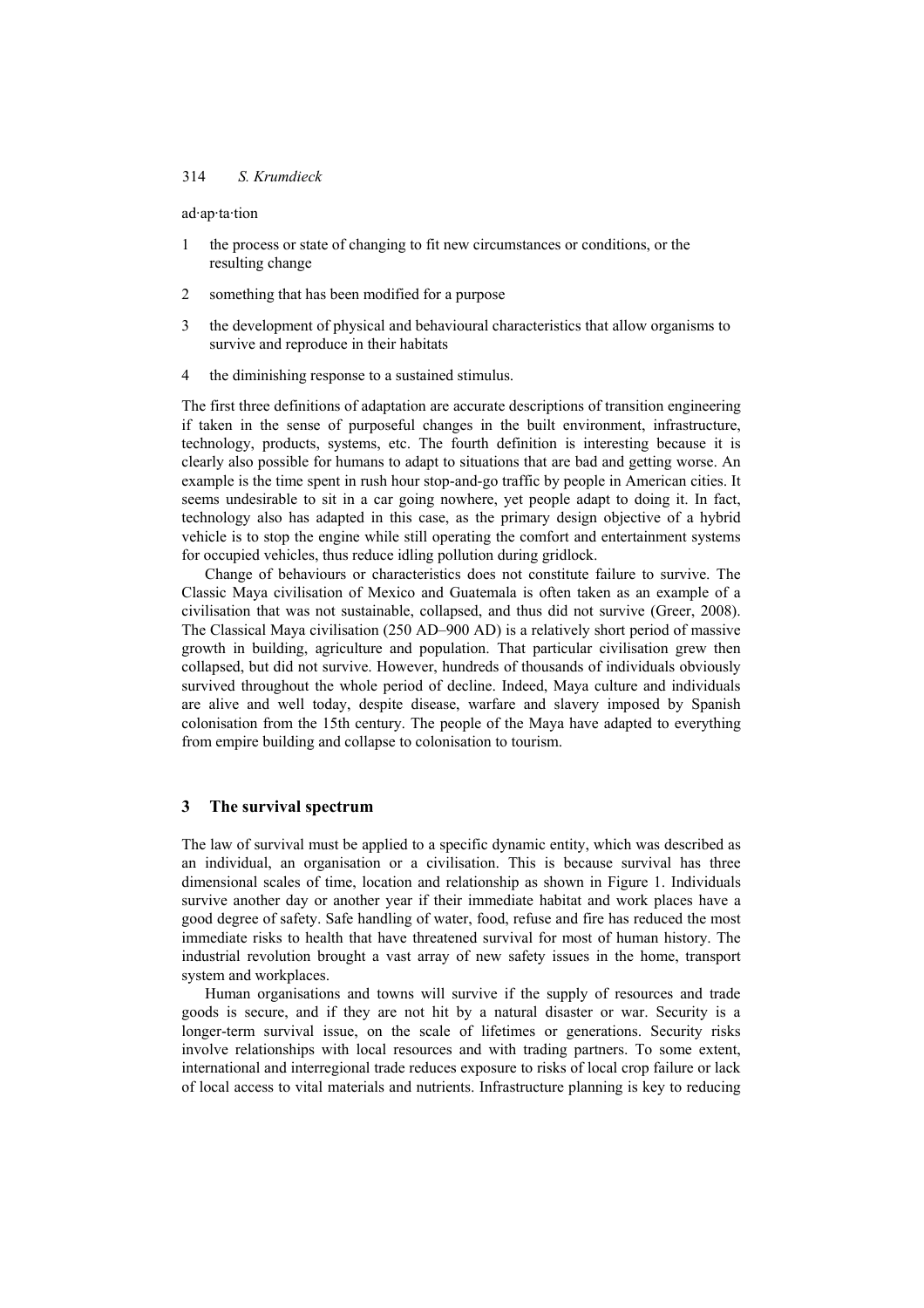risks of natural disasters. Diplomacy and communication reduce the risks of hostilities and war. The security scale is also appropriate for organisations like businesses and religions.





Civilisations and species survive for very long, even continuous time frames if they overcome the risks of collapse or extinction. One way this can happen is for the species to fit into their habitat successfully regardless of global changes. Sharks seem to be a good example of this in the natural world, and Aboriginal Australians appear to have had a continuous civilisation for over 30,000 years. Part of the reason for the sustainability of the Aborigines may have been luck of location as Australia was not covered by ice during the past ice ages. Australia was also isolated from other humans, so pressures for change were not present that have led to adaptation and change in other civilisations. Extermination is a sustainability risk to species and peoples that may not have the possibility for successful adaptation. Gradual changes in climate and global systems, both human and natural, will either drive adaptations that mitigate the risks or they will induce decline and collapse. Survival in the long term, known as sustainability, is either achieved through adaptation or it is not.

#### *3.1 What do we mean by sustainability?*

In the introduction, I argued that sustainability is a self-defining term that is defined and measured by its negative. The reason people keep asking this question is because they do not like the answer. Sustainability is not a particular state or set of technologies or even policies. Sustainability is survival in the long term through adaptation. Resource use, energy use, agriculture, technology, values and behaviours adapt so that the civilisation's activity systems fit with what is available, or they fail and are replaced by different activity systems, or different civilisations.

Adaptive changes for survival represent a balance between benefit and risk. At any given time, individuals and populations have particular characteristics that are the result of cumulative historical adaptations. These characteristics include everything from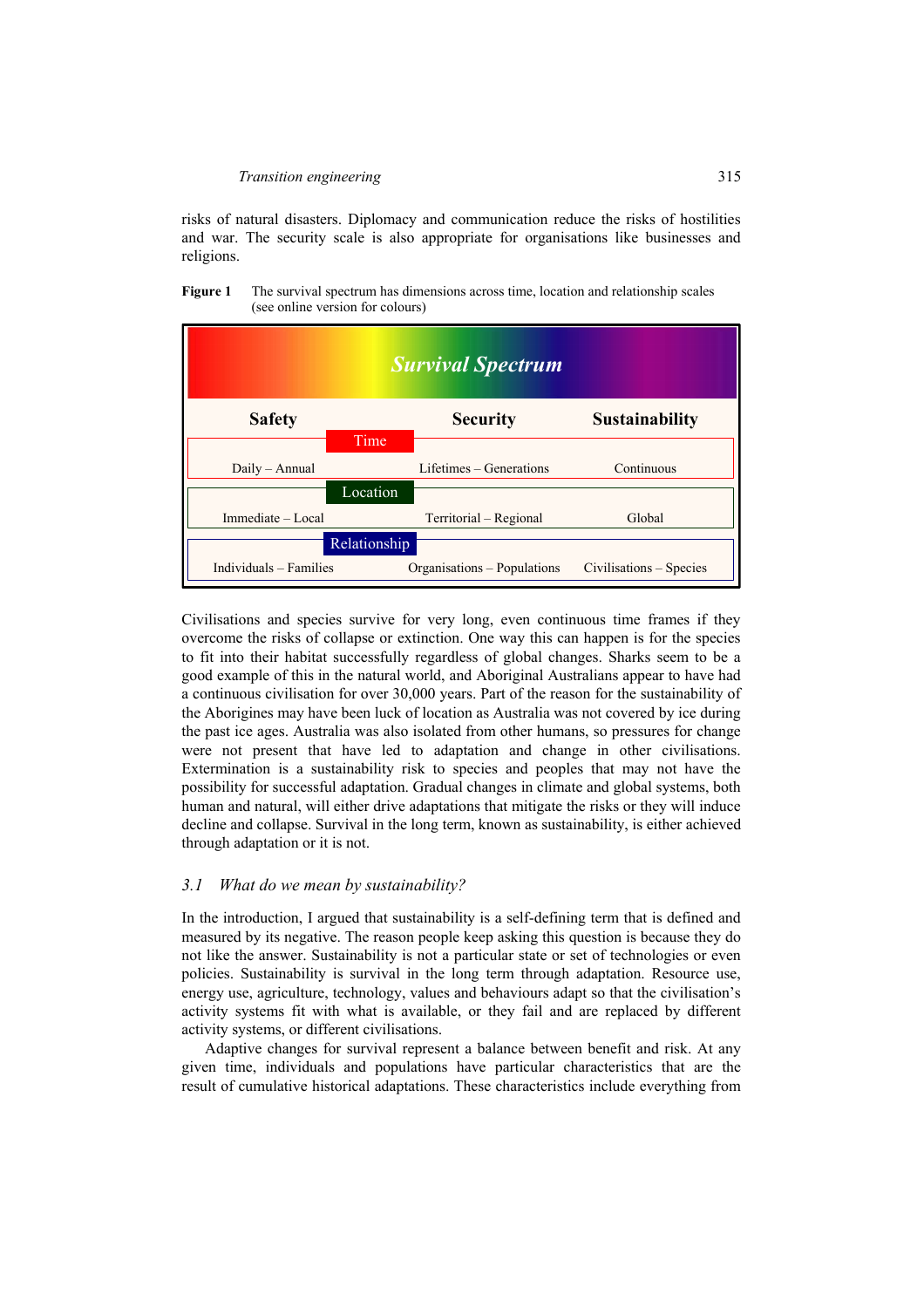language, knowledge, tradition, religion and shared cultural values to technology, infrastructure, skills, domesticated species and materials. There cannot be any adaptive change without taking some kind of risk. But changes that are made to a successful set of characteristics could pose a risk by changing things in unforeseen ways. Industrial history is full of these unintended consequences. The unintended consequences are usually on a different scale than the benefits. Benefits of a change or development are usually immediate and local, but the negative consequences may affect people in other regions, later generations, other species, or may accumulate over time on a global scale. Accurate modelling and communication by transition engineers who find ways to include complex systems connections in their risk-benefit analysis will be vital to the successful adaptation of our activity systems in this century. Using the different time scales in the *survival spectrum*, I propose that engineering analysis, modelling and design can innovate adaptations to reduce the risks of un-sustainability.

#### *3.2 Role of engineering in survival*

The role of engineering in survival has probably always been profound, particularly if you consider engineers to include anyone who applies scientific observation and testing to figure out how to do useful things. Think about the people who figured out how to preserve the food value of milk in the form of cheese, or the sugars in grapes as wine. There have been countless technical and processing innovations that have increased capacity, reduced spoilage risk, increased efficiency and, it seems, inevitably increased human footprint. A large number of engineering developments of the past four hundred years have been adaptations to growth in resource extraction and use, and growth in a range of capabilities, i.e., communication, computing, medical treatment and warfare. The immediate benefits to particular businesses and consumers are obvious, but the longer-term and larger scale environmental risks and the pressures on different populations and ecosystems have led to a range of problems. These problems of un-sustainability have been obvious for many years. The engineering professions have responded by pursuing innovation and development in clean energy and clean technologies. There have been many successful developments like emissions control on coal power plants that reduce particulates and replacement refrigerants that don't deplete stratospheric ozone. However, it is clear that even with all of the clean technology improvements conceivable, industrial society as we know it will have to change dramatically to adapt to reductions in fossil fuels and materials, or the activity systems dependent on continuous growth of consumption will fail.

It seems obvious to me that the role of engineering in the future will be changing existing complex systems commensurate with survival – constraints in energy and materials supply and constraints on environmental and social impacts. Engineering to constraints is not a problem when only technology considerations are involved. But because of the complex nature of the energy and material systems, behaviour, politics, economics and social values are also involved. How can engineers from every discipline possibly take on projects that significantly change the way things are done when there are not direct political or market drivers? The answer is simple, when it is the right thing to do.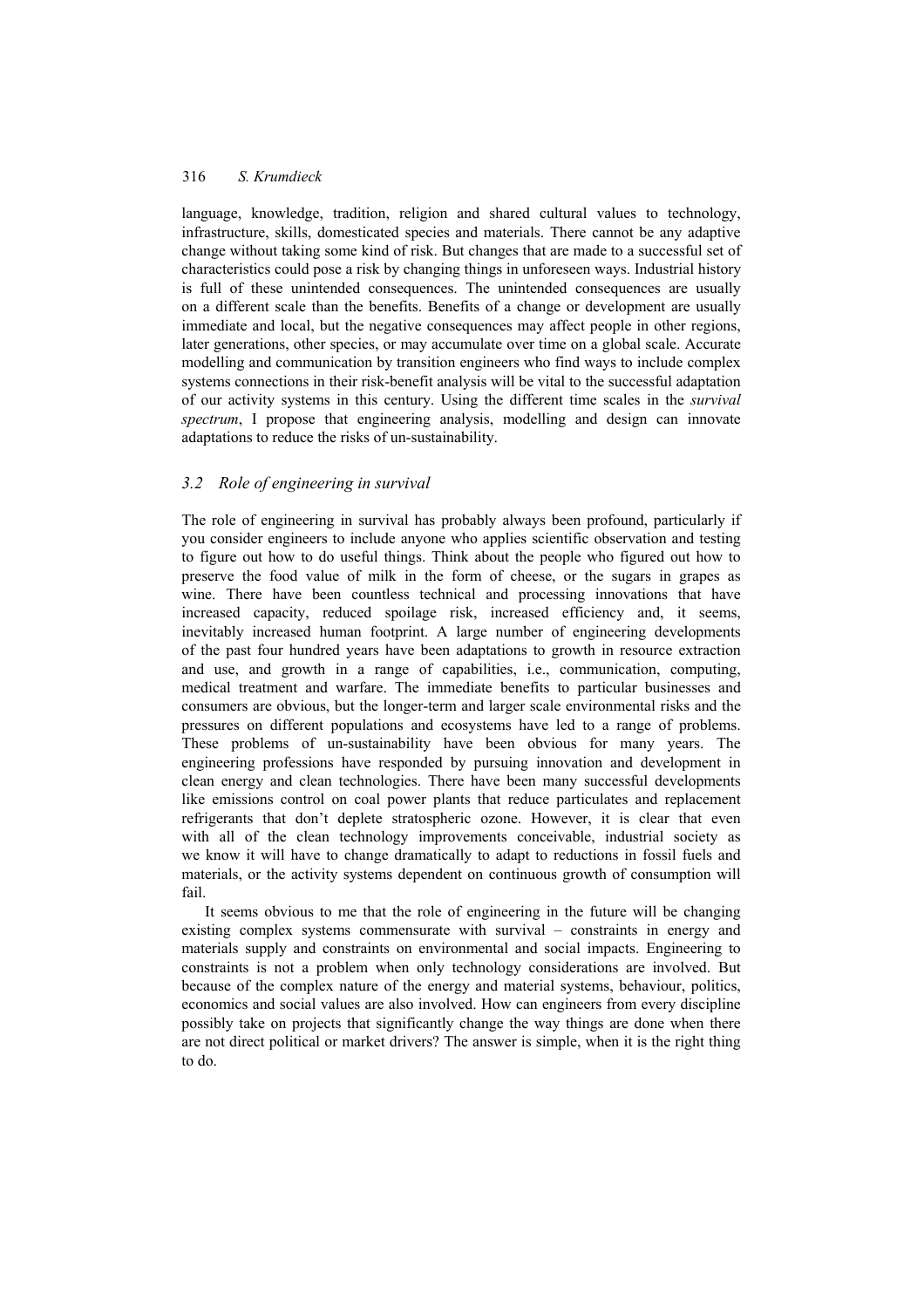## **4 History of Safety Engineering**

The growth of extractive and manufacturing industries by the turn of the 20th century was generating immense profits, pollution and social problems. Safety, particularly workplace safety, was so poor that deaths and injuries were commonplace. For example, in the four years prior to 1911, worker deaths in American coal mines totalled 13,228. On March 12, 1911, the Triangle Shirtwaist Factory in New York City had a fire that cost 146 workers their lives. Fires and accidents were common in factories at the time, but this tragedy became a focal point for public outrage over the state of workplace safety, and a trigger for change in the engineering profession. At the time of the fire, 27 buckets of water were the only safety measures provided to workers and there were no fire or workplace safety regulations in place. When the fire broke out, workers found most of the buckets empty. When the workers, most of whom were young women and girls, tried to escape the flames, they found the only un-locked doors opened inward, effectively being held shut by the press of people trying to escape. The ninth floor fire escape led nowhere and collapsed when workers climbed onto it. The ladders of the municipal fire department were too short to reach the upper floors, and the water pumps could only get water to the sixth floor. Over the course of several hours the people of New York looked on in horror as most of the young women jumped over 100 feet to the street below rather than burn to death, many of them in groups holding on to each other. Later that year a group of mostly factory engineers founded the United Society of Casualty Inspectors with 62 members and declared that all of the deaths were preventable. In response to the public outrage over the Triangle Shirtwaist Factory Fire, the USCI set out some of the most basic fire safety regulations we now take for granted, and which were soon after adopted by New York State.

In 1914 the USCI became a national engineering organisation, the present American Society of Safety Engineers (ASEE), as state after state passed the fire safety regulations. The practitioner's commitment to increasing workplace safety increased apace with public awareness and the worker's movement. In 1921, research led to the invention of eye protection goggles. In 1924 the first respirators replaced handkerchiefs in chemical factories. By 1933, safety manager training programmes had grown in response to industry demand. In 1936, the first chemical exposure limit based on health hazards was set. In 1937, the industrial standards movement was underway and had moved into transportation and heavy machinery. Thirty years after its founding in New York, the ASSE (2010) had well over 2,000 members and was producing data sheets, training materials, pamphlets, and posters, and many members were actually working in the insurance industry, helping companies to *avoid* workplace accidents.

After World War II the work of the ASSE accelerated greatly, with research into fall protection, foot protection, eye protection, hard hats, visibility, etc.; virtually all of the things that now make the total safety approach a normal part of the work environment. The ASSE has grown into an international organisation, which provides specialist and general training and certification of practitioners. Even though the ASSE focuses on research and specialist training, it is also important to understand that safety is seen throughout all engineering professions as a responsibility inherent to good practice. In 2000, an OSH study found that every \$1 spent on safety saves \$4–\$6, but there is no suggestion that money is the reason for good safety practice. Rather, engineers put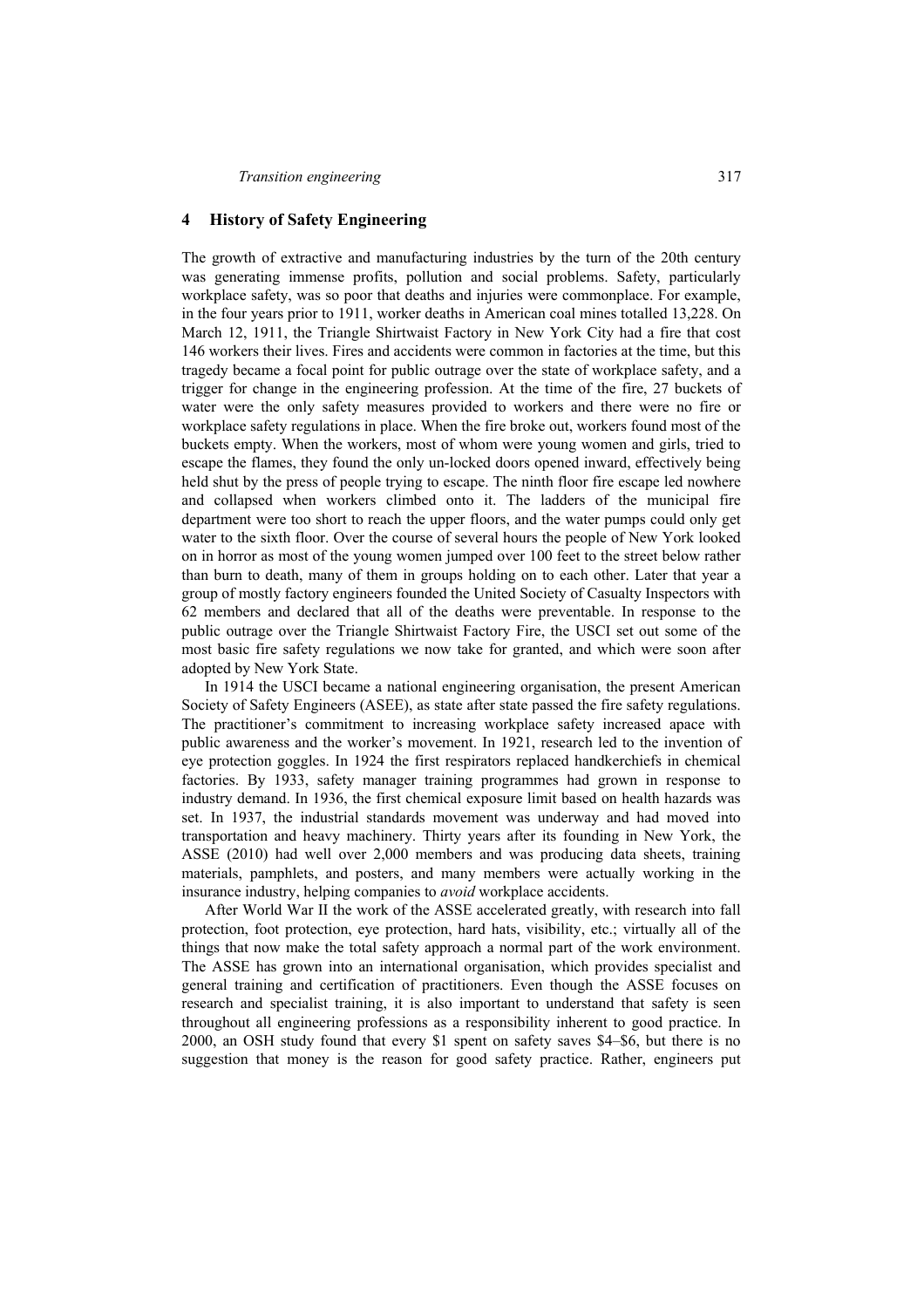safety at the forefront of design and operating considerations because it is the right thing to do.

There are important lessons to be learned from the history of SE.

- 100 years ago there were no safety regulations and safety was appalling
- SE was born out of public outrage over a preventable tragedy
- safety changes and adaptations are not economic or market driven
- safety innovations are developed through research and engineering
- safety regulations came *after* SE standards
- the public and businesses expect and trust engineers to address safety
- behaviour can be and is informed and managed for safety via training and signalling
- no one asks, 'what do we mean by safety?'.

## **5 Transition engineering**

Transition engineering is the research and application of state of the art knowledge to bring about changes in existing engineered systems in order to improve the odds of survival. These changes are largely adaptations to existing systems developed through research. Engineers are activated by the collective moral outrage of society when failures occur. Groups of engineering professionals and researchers respond to the un-acceptability of failure by organising and getting to work on ways to change what is preventable. Market signals and policy directions follow transition engineering developments.

I propose that there are already practising transition engineers. SE is a field of transition engineering that addresses the near-term, immediate aspects of survival. Natural hazards engineering deals with prevention, response and resilience to rare, longer term disruptions. Environmental engineering develops ways to reduce emissions and waste, usually in response to scientific findings of the harm being caused. These engineering fields are sanctioned by public outrage when failures occur. They are also carried out and advanced continuously through research and practice because they are the right things to do. Policy and regulation then require best practice in fire safety standards, earthquake building codes or stack emissions *after* the engineering professions develop them. None of the existing fields of transition engineering is stalled waiting for the market or social signals about what safety or security mean. Indeed, part of the engineering job is using the existing scientific evidence to set limits, and then work on achieving them.

The transition engineering methodology is also already well known in practice. The difficulty I have seen in the sustainability engineering area is that engineers, scientists, policymakers and stakeholders may be thinking about different parts of the transition engineering process, and thus often end up in communication impasse. SE is a good model again because the systems approach, working with the big picture as well as the internal processes, is effective at transitioning existing facilities and operations to better safety outcomes. Figure 2 provides the overview of the steps and processes involved in transition engineering of complex systems.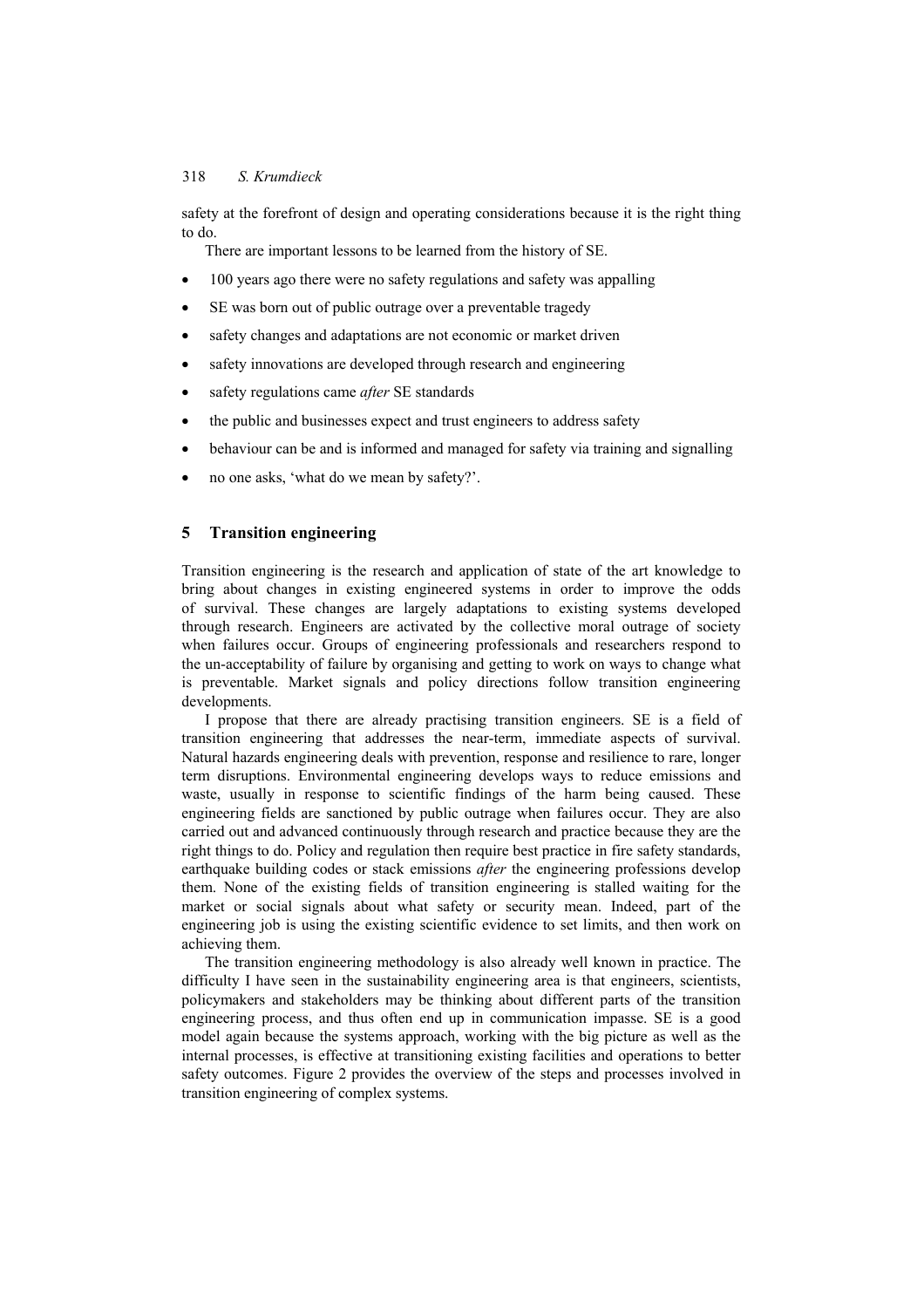



The diagram of the transition engineering processes in Figure 2 has been presented in previous papers and presentations (Krumdieck and Dantas, 2008; Krumdieck, 2010). Each of the steps is clear in considering the history of SE. The first steps involve auditing records, monitoring and scientific investigation to understand where safety problems arise. Scenario thinking is used to explore possible future trends identify unacceptable risks of continuing business as usual without remedial changes. The fourth project of path-break concepts is mostly the work of research and innovation, but in the case of SE may have also included expression of a key idea, the preventability of failures, e.g., deaths in factory fires. The trigger in the case of factory worker safety was the Triangle Shirtwaist Factory Fire tragedy. However, similar trigger events can be traced for other safety areas and security initiatives. Back-casting points out what could have been done differently and what measures would most immediately reduce safety risks. Once on the path of preventing injury and death, the SE experience shows that progress toward a safe workplace involves many types of projects in all types of complex situations. However, we also see that the progress can be rapid and the transition remarkable when the engineering is done from a leadership position in response to social values. The final part of the transition is the enforcement of the new standards, training and equipment through policy and regulation.

#### **6 Discussion**

Transition engineering for long-term, global survival of people who live in a complex, democratic, industrial society may have begun on 20 April 2010 when an explosion on the Deep Water Horizon oil platform initiated the worst environmental disaster in the history of fossil fuel production. There is no question that oil spills and flaring and groundwater pollution have been continuous and disastrous for over seventy years. Until this point, like factory worker deaths in 1911, these environmental disasters were the price of progress and were tolerated in the face of powerful business and political interests.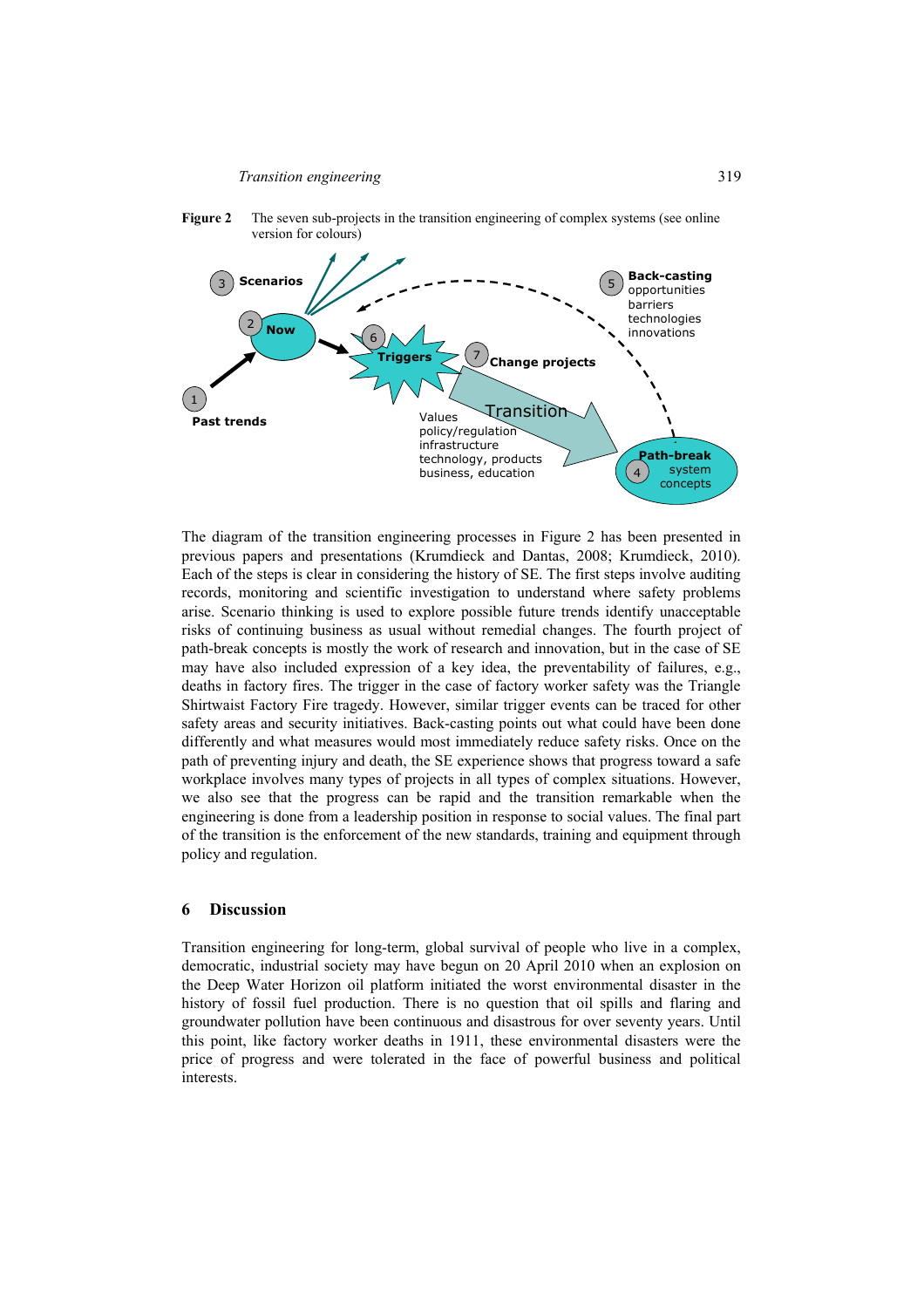This paper presented several ideas and an argument. The first idea is that survival is an absolute condition defined by its failure not by any particular characteristics. Survival was explained to be accomplished by the mechanism of adaptation. This led to the description of the *survival* spectrum as having multiple dimensions; safety, security and sustainability, and scales; time, location and relationship. The argument was made that safety cannot be defined except by failures, and that this is true for the other dimensions of survival. A brief history of SE was presented to illustrate how engineering to reduce the risks to survival due to preventable failures has developed. Importantly, it was shown how the initiation of SE was in response to public outrage over a tragic factory fire in 1911, and how policy and regulation followed the engineering work. Finally, the safety history illustrates how economic or market signals are not effective or necessary signals for survival. The conclusion of this paper is that no further time should be wasted trying to define sustainability because the *survival spectrum* shows how addressing un-sustainability, and in particular preventable failures, are the top-priority engineering projects. The un-sustainable aspects of our current industrial civilisation can be addressed by adaptation of the existing systems to reduce the un-sustainability risks through transition engineering. This argument leads to the conclusion that the critical transition engineering projects today are reducing energy and materials demands, not finding increasing supply. Further, this argument suggests that the engineering disciplines could begin working on these projects according to the same drivers as safety engineers – because it is the right thing to do. It was suggested that waiting for government leaders to find solutions or the market to send the right signals would present a high risk of system failure, otherwise known as collapse.

#### **References**

- American Society of Safety Engineers (ASSE) (2010) 'A brief history of the American Society of Safety Engineers: 'a century of safety'', available at http://www.asse.org/about/history.php (accessed in November 2010).
- Daily, H. and Farley, J. (2004) *Ecological Economics*, Island Press, Washington DC.
- Diamond, J. (2006) *Collapse*, Penguin, New York.
- Encarta (2009) *Encarta World English Dictionary*, Microsoft Corporation, available at dictionary.msn.com (accessed in November 2010).
- Flannery, T. (2005) *The Weather Makers*, Text Publishing Melbourne, Australia.
- Greer, J.M. (2008) *The Long Descent*, New Society Publishers, Gabriola Island, Canada.
- Hawken, P., Lovins, A. and Lovins, L.H. (1999) *Natural Capital*, Little, Brown and Company, Boston.
- Hirsch, R.L., Bezdek, R. and Wendling, R. (2005) *Peaking of World Oil Production: Impacts, Mitigation, & Risk Management*, NETL, DOE, Washington DC.
- Krumdieck, S. (2010) *Transition Engineering*, Institute of Engineering and Technology Prestige Lecture Series 2010, available at http://podcasts.otago.ac.nz/nzc4sc/files/2010/05/Susan-Krumdieck-engineering-seminar.mov (accessed in November 2010).
- Krumdieck, S. and Dantas, A. (2008) 'The visioning project: part of the transition engineering process', *3rd International Conference on Sustainability Engineering and Science*, Auckland, New Zealand.
- Nattrass, B. and Altomare, M. (1999) *The Natural Step for Business: Wealth, Ecology & the Evolutionary Corporation*, New Society Publishers, B.C. Canada.